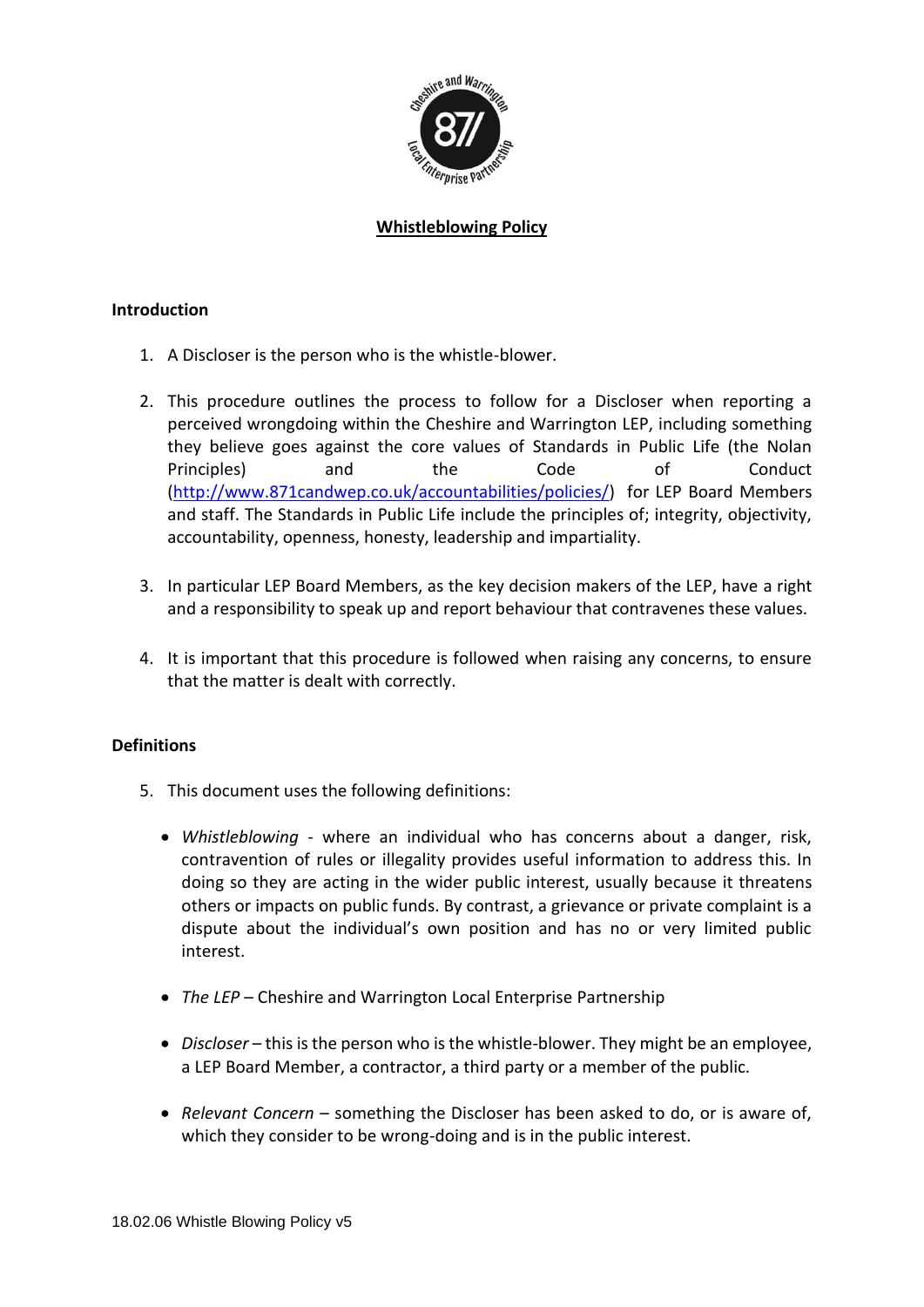• *Responsible Officer* - this is the person, appointed by the LEP, with overall responsibility for maintaining and operating this whistleblowing policy. They will maintain a record of concerns raised and the outcomes (but will do so in a form that does not endanger confidentiality) and will report to senior decision makers as necessary. Their name is Philip Cox, Chief Executive Cheshire and Warrington LEP and their contact details are:

Email: [philip.cox@871candwep.co.uk](mailto:philip.cox@871candwep.co.uk)

Tel: 01606 812289

Address: Cheshire and Warrington LEP, Wyvern House, The Drumber, Winsford, Cheshire CW7 1AH.

If the concern relates to the Responsible Officer then the concern should be raised with Mark Livesey, Deputy Chief Executive:

Email: [mark.livesey@871candwep.co.uk](mailto:mark.livesey@871candwep.co.uk)

Tel: 01606 812281

Address: Cheshire and Warrington LEP, Wyvern House, The Drumber, Winsford, Cheshire CW7 1AH.

The Responsible Officer will inform the Cities and Local Growth Unit of any concerns raised under their whistleblowing procedure by emailing: [LEPPolicy@communities.gsi.gov.uk](mailto:LEPPolicy@communities.gsi.gov.uk)

**N.B to provide even greater transparency and robustness to the Whistle Blowing process, the LEP is in discussions with a third party organisation about outsourcing the responsibility for investigating any whistle blowing matters that arise. Thereby the investigating officer will be entirely independent of the LEP. The policy will be updated in due course with the revised contact details.** 

#### **Scope**

- 6. The LEP is committed to creating a work environment with the highest possible standards of openness, probity and accountability. In view of this commitment, we encourage Disclosers with serious concerns about the work of the LEP to come forward and voice their concerns without fear of reprisal.
- 7. Disclosers should note that where the concern is one that might fall under the LEP's staff or work force policies on equality and diversity or harassment and bullying or other staff policies, they should consider using the reporting mechanisms for those other policies first *[\(http://www.871candwep.co.uk/accountabilities/policies/\)](http://www.871candwep.co.uk/accountabilities/policies/)*
- 8. The LEP has a pre-existing complaints procedure that in many cases will be more appropriate for third parties or members of the public to follow. Third parties or members of the public should review the separate confidential complaints procedure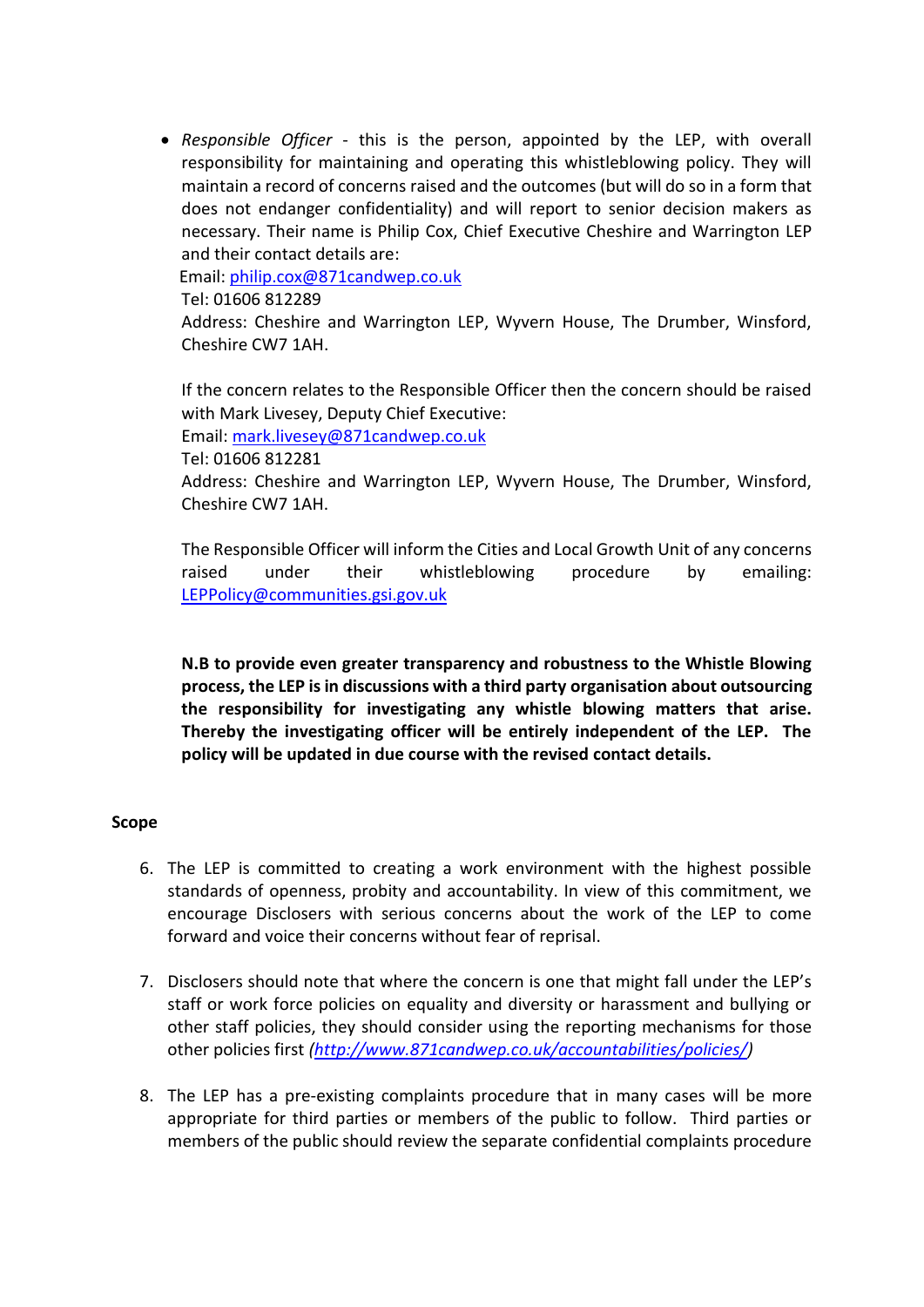outlined in the LEP's complaints policy <http://www.871candwep.co.uk/accountabilities/policies/> on the LEP's website first before going through the whistleblowing process.

9. However, if a member of the public or third party believes that their complaint fits the description of a 'relevant concern' outlined below, they may report their concerns through the whistleblowing policy procedure.

# **Policy Statement**

- 10. The LEP acknowledges that Disclosers may often be the first people to realise that there may be something seriously wrong within the organisation.
- 11. This policy aims to:
- Encourage people to feel confident about raising serious concerns and to question and act upon their concerns without fear of victimisation or harassment;
- Provide avenues for Disclosers to raise those concerns and receive feedback on any action taken;
- Allow Disclosers to take the matter further if they are dissatisfied with the LEP's response; and
- Reassure all Disclosers, employees in particular who may have specific concerns about their position and employment status in the LEP, that they will be protected from possible reprisals or victimisation if they have a reasonable belief that they have made any disclosure in the public interest.

### **What is a relevant concern?**

- 12. If a Discloser is asked to do something, or is aware of the actions of another, which they consider to be wrongdoing, they can raise it using this procedure. The Discloser must have a reasonable belief that raising the concern is in the public interest.
- 13. A Discloser may decide to raise a concern under the whistleblowing policy if they are aware of a situation that they feel:
	- is against the LEP's procedures and protocols as set out in its code of conduct and individual LEP Assurance Framework;
	- falls below established standards of practice the LEP subscribes to;
	- amounts to improper conduct; or
	- is an abuse of power for personal gain.
- 14. The types of matters regarded as a relevant concern for the purpose of this procedure include, but are not limited to, the following:
	- Fraud or financial irregularity;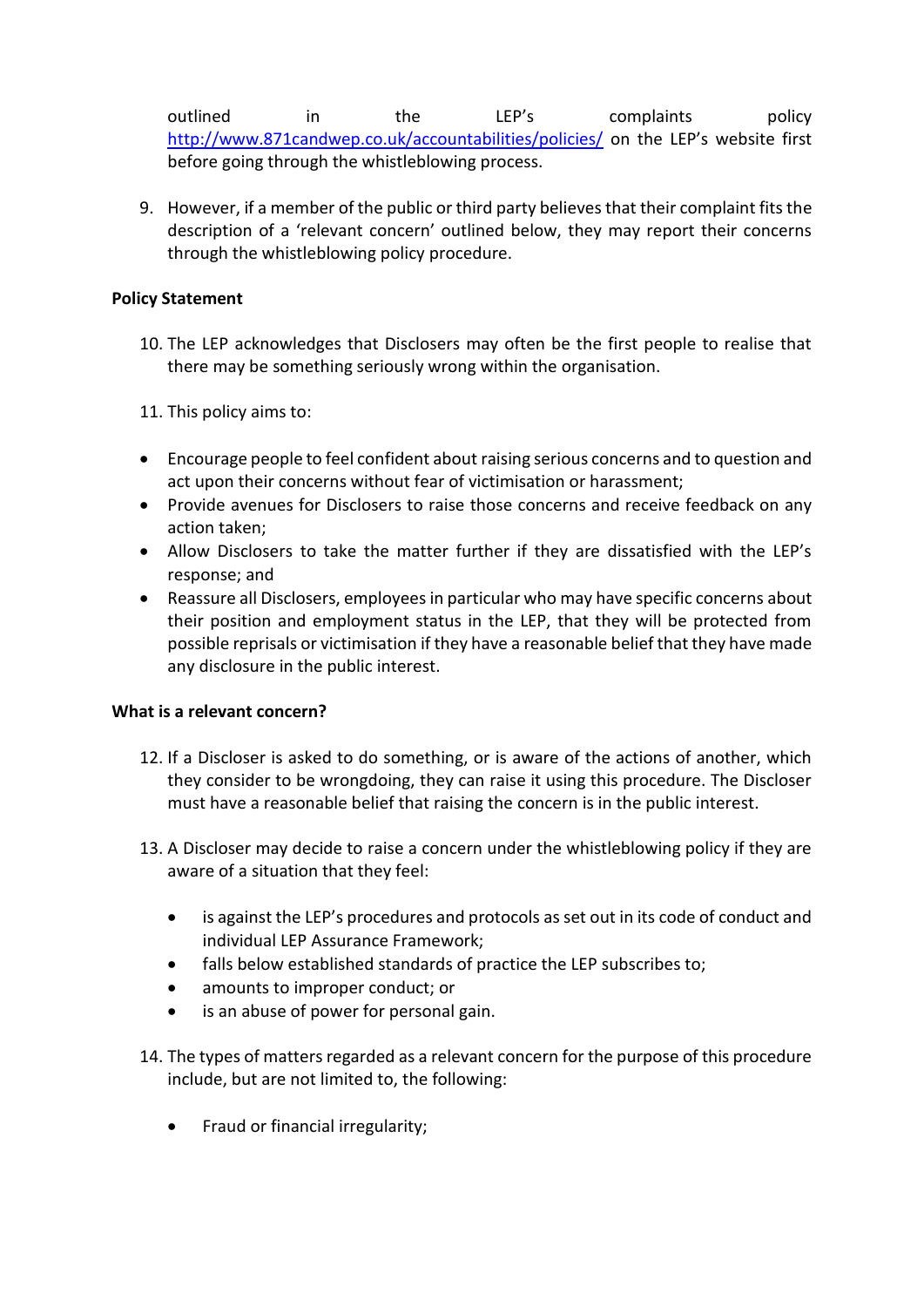- Corruption, bribery or blackmail;
- Other Criminal offences:
- Failure to comply with a legal or regulatory duty or obligation;
- Miscarriage of justice;
- Endangering the health or safety of any individual;
- Endangering the environment;
- Improper use of authority; and
- Concealment of any of the above.
- 15. Disclosers should not raise malicious or vexatious concerns, nor should they raise knowingly untrue concerns. In addition, this procedure should not be used to raise concerns of a HR/personal nature, such as, complaints relating to a management decision or terms and conditions of employment. These matters should be dealt with using the relevant alternative procedure, for example, the LEP grievance procedure. Equally, this policy would not apply to matters of individual conscience where there is no suggestion of wrongdoing by the LEP but, for example, an employee or LEP Board Member is required to act in a way which conflicts with a deeply held personal belief.

# **Safeguards**

- 16. The [Public Interest Disclosure Act \(1999\)](https://www.legislation.gov.uk/ukpga/1998/23/contents) gives legal protection to employees against being dismissed or penalised by their employers as a result of publicly disclosing certain serious concerns. The LEP believes that no member of staff should be at a disadvantage because they raise a legitimate concern.
- 17. The LEP will not tolerate harassment or victimisation and will take action to protect Disclosers when they raise a concern in the public interest.

### **Raising a concern**

- 18. If a Discloser experiences something in the workplace which they consider a relevant concern, it is important that the concern is raised as early as possible. Proof is not required at this point – it is for the LEP to investigate. The Discloser must, however, have a reasonable belief that disclosing the information is in the public interest before raising a concern.
- 19. All concerns will be treated in confidence and every effort will be made to protect the Discloser's identity if they wish to remain anonymous. However, at the appropriate time, it is possible that the Discloser will need to come forward as a witness for the matter to progress.
- 20. It is important to follow the correct procedure when raising a whistleblowing concern. The following steps should be adhered to:
	- a. It is important that the concern is raised with the person best placed to deal with the matter, in most cases this will be the Responsible Officer. However,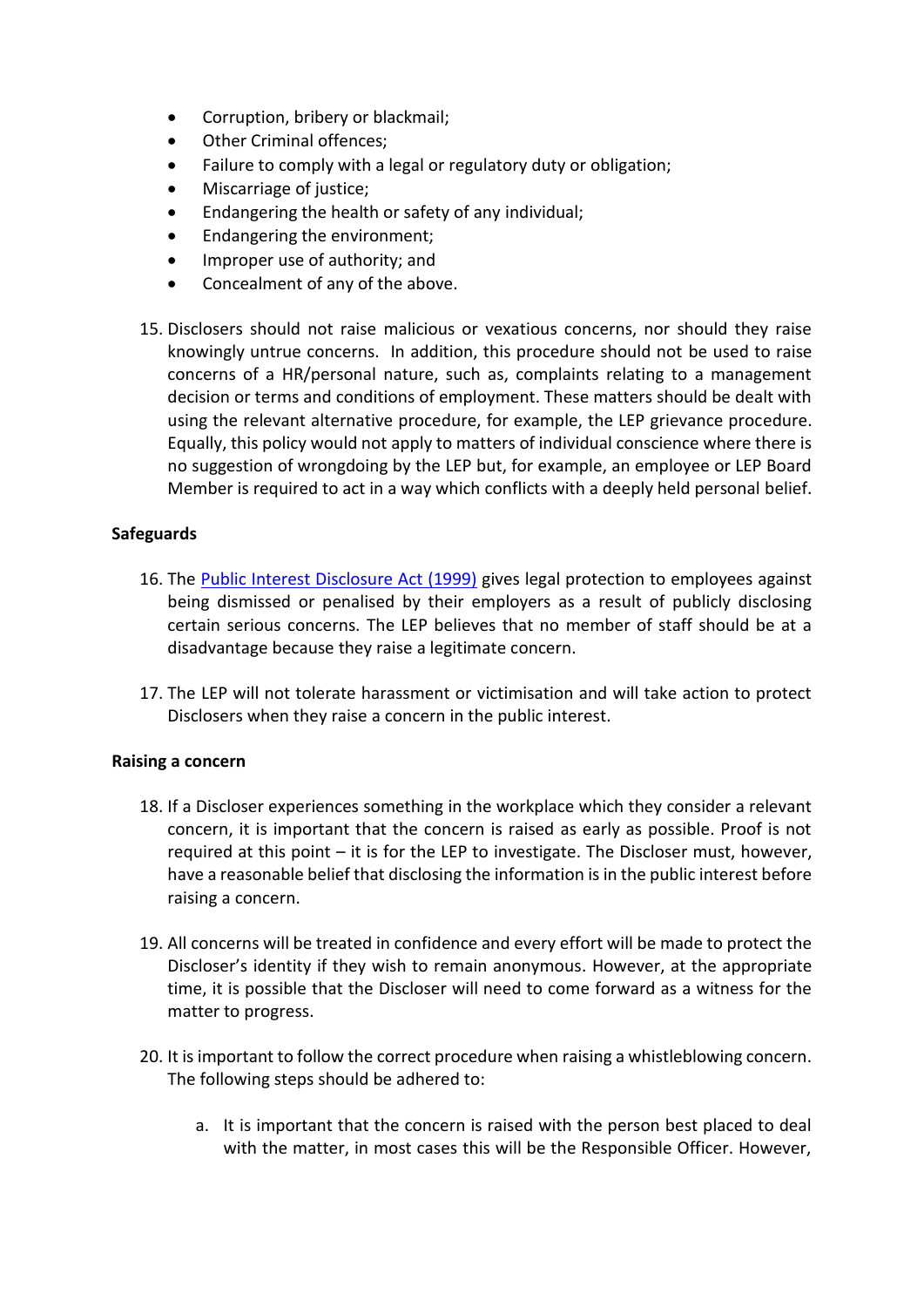the Discloser may want to raise the concern with someone they know and trust, such as their line manager who can raise it with the Responsible Officer on their behalf.

- b. If it is suspected that the concern may implicate the line manager in some way, then it could be raised with a more senior manager in the line management chain.
- c. If the Discloser is unable to raise a relevant concern with a line manager or a senior manager or feel that it has not been adequately addressed, it should be raised directly with the Responsible Officer.
- d. Ultimately, the Discloser can raise their concern with the LEP Chair.

# **Information needed to raise a concern**

- 21. When raising a concern under the procedure the Discloser should try to provide the following information:
	- The background and reason behind the concern;
	- Whether they have already raised a concern with anyone and the response; and
	- Any relevant dates when actions related to the concern took place.
- 22. This information should demonstrate that there are reasonable grounds for the concern to be acted upon. It is important that matters are not investigated by the Discloser themselves.
- 23. If applicable, personal interests must be declared from the outset.

# **How the concern will be handled**

- 24. All investigations will be conducted sensitively and as quickly as possible. While the LEP cannot guarantee that the outcome will be as the Discloser may wish, it will handle the matter fairly and in accordance with this procedure.
- 25. Once a concern has been raised with either the line manager or Responsible Officer, Senior Manager or Chief Executive, a meeting may be arranged with them to determine how the concern should be taken forward.
- 26. The LEP may decide to take the matter forward by a number of methods, including:
	- An internal inquiry or other formal investigation;
	- An internal or external audit;
	- Referring the matter to the police;
	- Referring the matter to another relevant authority for investigation.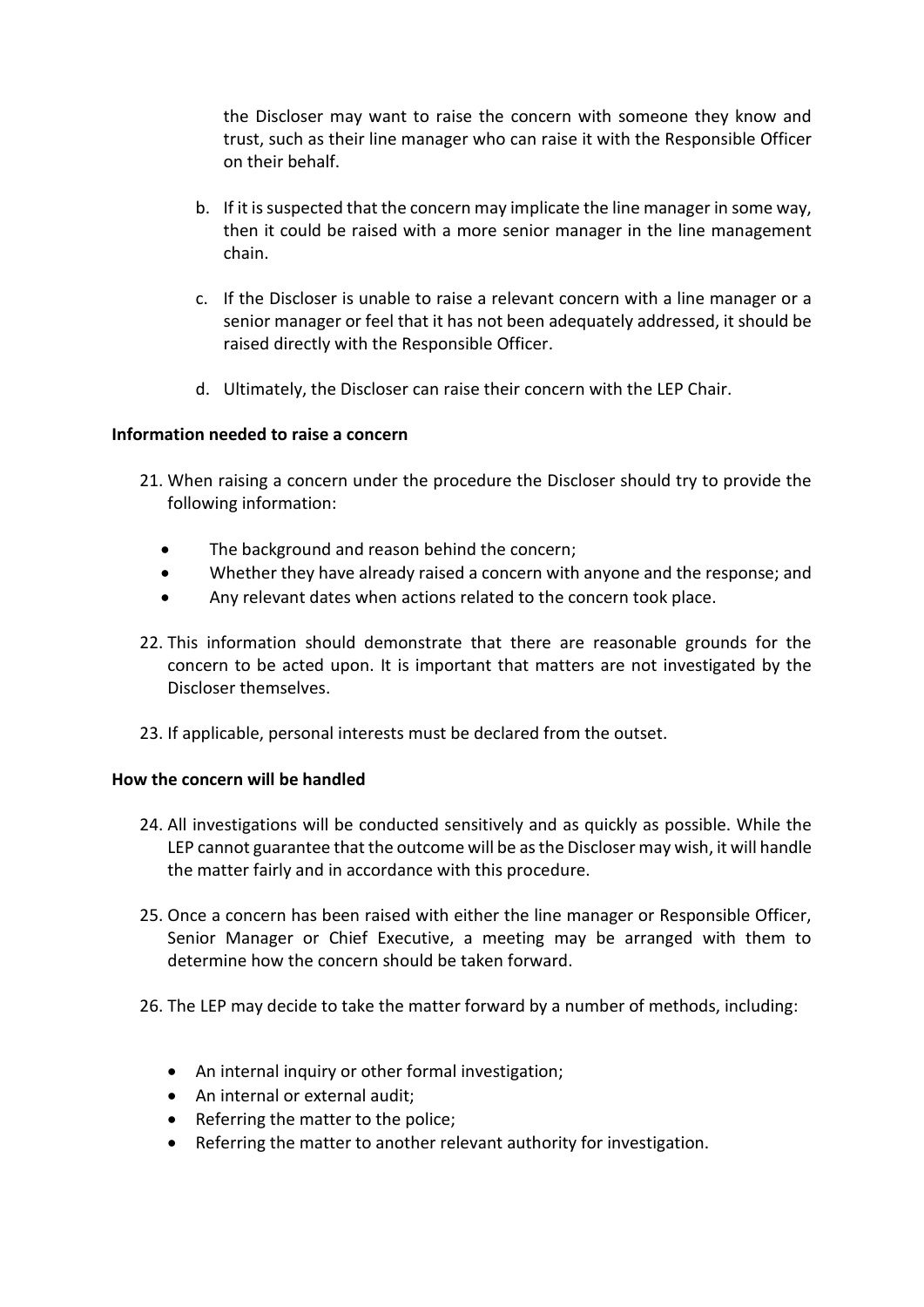- 27. Before a final decision is taken on how to proceed, or as part of the investigation, the Discloser may be asked to meet with those investigating their allegation.
- 28. If a meeting is arranged, the Discloser may wish to be accompanied by a trade union representative, colleague or friend. The person who accompanies the Discloser should not be involved or have a direct interest in the area of work to which the concern relates. The meeting can be conducted over the telephone rather than face to face.
- 29. Within 10 clear working days of a concern being raised, the LEP's Responsible Officer will write to the Discloser to:
	- Acknowledge that the concern has been received;
	- Indicate how they propose to deal with the matter;
	- Give an estimate of how long it will take to provide a final response;
	- Tell the Discloser whether any initial investigation or enquiry has been made;
	- Tell the Discloser whether further investigation will be made, and if not, why not;
	- Tell the Discloser how frequently the LEP will keep them up to date on progress of the investigation.
- 30. The amount of contact between the LEP and the Discloser concerned will vary depending on the concern raised, any difficult issues and any further clarity required. If necessary, the LEP will seek further information from the Discloser.
- 31. The LEP will confirm when the matter is concluded and, if appropriate, the outcome of the investigation, maintaining security and confidentiality for all parties as far as possible.
- 32. Throughout any investigation, the Discloser will still be expected to continue their duties/role as normal unless deemed inappropriate.

### **Confidentiality and anonymity**

- 33. The LEP always encourages potential Disclosers to speak up about potential serious wrongdoing in a way that they feel comfortable. The best way to raise a concern is to do so openly, as this makes it easier for the LEP to investigate and provide feedback.
- 34. Any disclosures made under this procedure will be treated in a sensitive manner. However, the LEP recognises that the Discloser may want to raise a concern in confidence, i.e. they may want to raise a concern on the basis that their name it is not revealed without their consent.
- 34. The LEP will respect any request for confidentiality as far as possible, restricting it to a 'need to know' basis. However, if the situation arises where it is not possible to resolve the concern without revealing the Discloser (for example in matters of criminal law),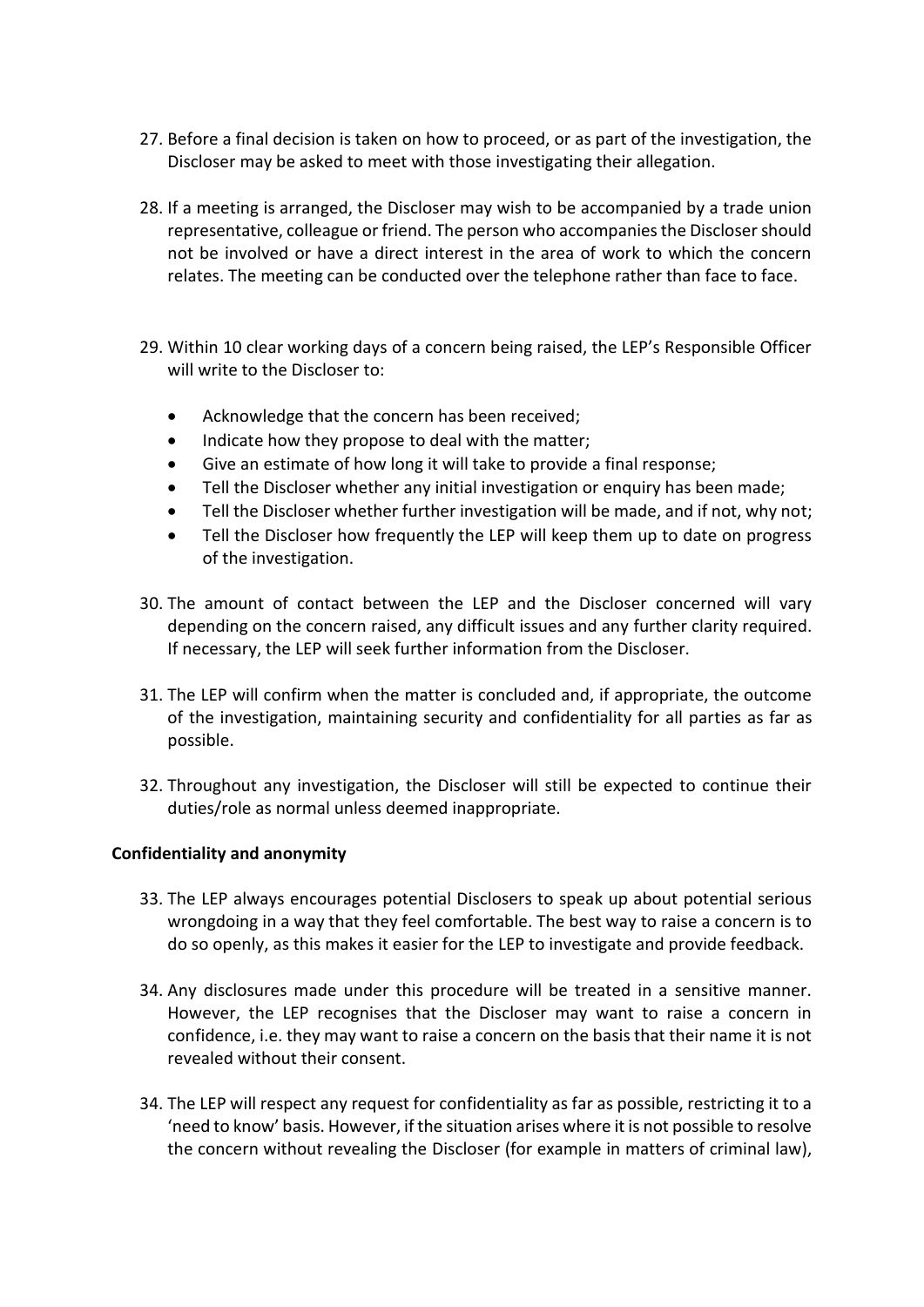the LEP will advise them before proceeding. The same considerations of confidentiality should be afforded to the recipient(s) at the centre of the concern, as far as appropriate.

35. Disclosers may choose to raise concerns anonymously, i.e. without providing their name at all. If this is the case, the investigation itself may serve to reveal the source of information. Disclosers are therefore encouraged, where possible to put their names to concerns raised. When anonymous concerns are raised, they will be treated as credible and investigated so far as possible.

### **Protection**

36. If a concern is raised in the reasonable belief that it is in the public interest and procedures have been followed correctly, the Discloser raising the concern will be protected by the terms of this policy and, where applicable, by whistleblowing legislation (see [gov.uk](https://www.gov.uk/whistleblowing) for more information on who is covered by whistleblowing legislation). Where a Discloser has been victimised for raising a concern, the LEP concerned will take appropriate action against those responsible, in line with the LEP's disciplinary policy and procedures.

### **Changes to procedures or policy as a result of whistleblowing**

37. If changes are made to LEP policies and processes as result of whistleblowing investigations, the LEP will publicise the changes as appropriate, taking into consideration the importance of protecting the anonymity and confidentiality of individuals.

### **Untrue allegations**

38. If a Discloser makes an allegation but it is not confirmed by the investigation, no action will be taken against them. However, if a malicious or vexatious allegation is made without good reason to: cause trouble; for personal gain; or to discredit the LEP an investigation may take place. Where the Discloser is an employee or a LEP Board Member or a contractor this may result in disciplinary or other action if they have broken the terms of their employment, acted against the LEP Code of Conduct or broken a clause in a contract.

### **How this matter can be taken forward if you are not satisfied**

39. This procedure is intended to provide Disclosers with an avenue to raise legitimate concerns. If you are either unable to raise the matter with the LEP or you are dissatisfied with the action taken you can report it directly to the Cities and Local Growth Unit in the Ministry of Housing, Communities and Local Government and the Department for Business Energy and Industrial Strategy, at the following email address: [LEPPolicy@communities.gsi.gov.uk](mailto:LEPPolicy@communities.gsi.gov.uk) or by writing to: LEP Policy Deputy